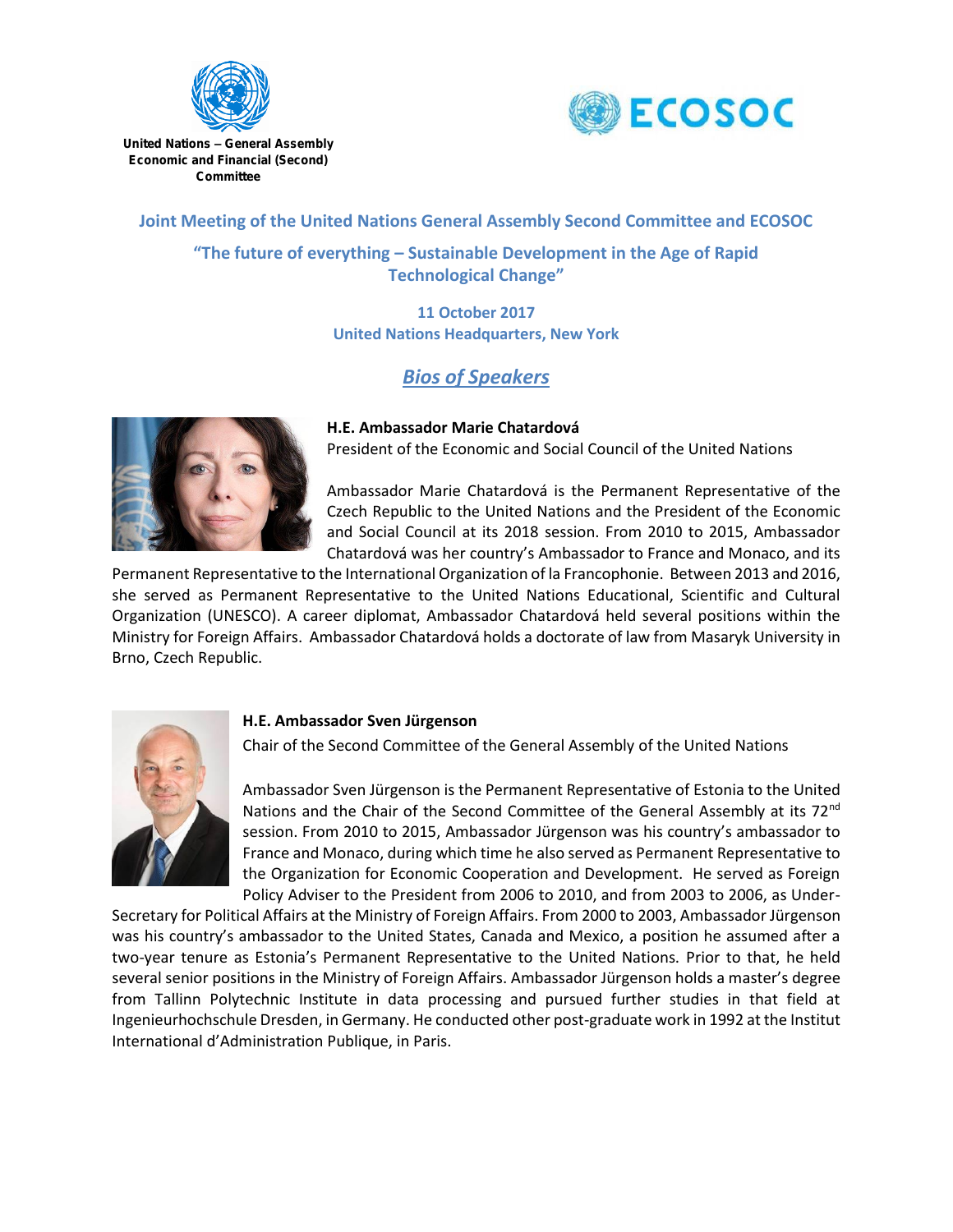

#### **H.E. Ms. Amina J. Mohammed**

Deputy Secretary-General of the United Nations

Ms. Amina J. Mohammed was Minister of Environment of the Federal Republic of Nigeria from November 2015 to December 2016, where she steered the country's efforts on climate action, protecting the natural environment and conserving resources for sustainable development.

Prior to this, she served as Special Adviser to Secretary-General Ban Ki-moon on Post-2015 Development Planning, where she was instrumental in bringing about the 2030 Agenda for Sustainable Development, including the Sustainable Development Goals.

Before joining the UN, Ms. Mohammed worked for three successive administrations in Nigeria, serving as Special Advisor on the Millennium Development Goals, providing advice on issues including poverty, public sector reform and sustainable development, and coordinating programmes worth \$1 billion annually for MDG-related interventions.

She is also an Adjunct Professor in Development Practice at Columbia University, and served on numerous international advisory boards and panels, including the UN Secretary-General's High-level Panel on Post-2015 Development Agenda, the Independent Expert Advisory Group on the Data Revolution for Sustainable Development, the Global Development Program of the Bill and Melinda Gates Foundation, the African Women's Millennium Initiative, Girl Effect, 2016 African Union Reform and the ActionAid International Right to Education Project.

Ms. Mohammed began her 35-year career in the private sector with architects and engineers responsible for the project management of health, education and public sector buildings.

# *Panel discussion*



### **Ms. Jennifer Strong**

Journalist, Host of "The Future of Everything" Podcast, The Wall Street Journal

Jennifer Strong brings complicated topics to life with sound and storytelling for WSJ Podcasts. Her reporting has been heard on a variety public radio documentaries and programs including Marketplace, The World, and NPR Newscast. Her investigation for PRI on how the U.S. market for poached ivory funded terrorist organizations was recognized by the Natonal Press Club in 2016. Ms. Strong previously worked as an

anchor for WSJ Radio on CBS and XM, as an NPR producer, and she spent five years reporting and anchoring for NPR station WAMU in Washington, DC. Ms. Strong has a graduate degree in international affairs journalism from American University and has completed two Knight Science Journalism programs at MIT, on neuroscience and nanotechnology.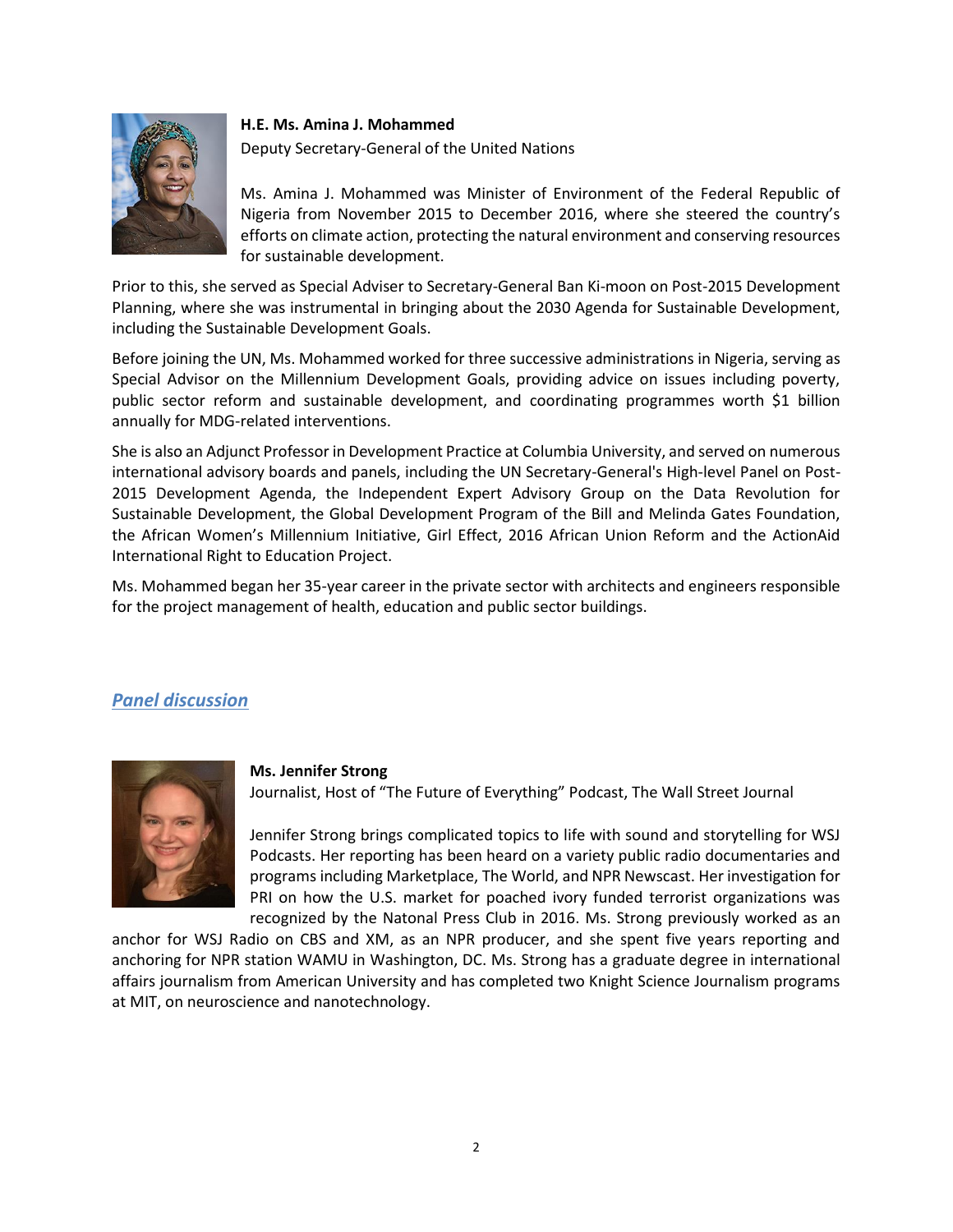

#### **Sophia**

Sophia is Hanson Robotics' latest and most advanced robot. She has also become a media darling, having given numerous interviews to multiple media outlets, sang in a concert, and even graced the cover of one of the top fashion magazines. One of

her interviews has generated billions of views and social media interactions. She has also shown her potential in business, having met face-to-face with key decision makers across industries including banking, insurance, auto manufacturing, property development, media and entertainment. In addition, she has appeared onstage as a panel member and presenter in high-level conferences, covering how robotics and artificial intelligence will become a prevalent part of people lives.



#### **Mr. David Hanson**

Founder and Chief Executive Officer, Hanson Robotics

Founder of Hanson Robotics, lead designer and inventor of key technologies including Frubber nanotech, facial expressions and A.I. software. Former Walt Disney Imagineering designer, recipient of numerous awards from NASA, NSF, AAAI, Tech Titans' Innovator of the Year, and Cooper Hewitt Design Triennial, heralded as a robotics "genius" by Wired and PC Magazines. BFA film/video Rhode Island School of

Design, PhD in interactive arts & engineering/aesthetic studies University of Texas, additional studies at Brown, UCLA & UCSD.



#### **Mr. Stephen Ibaraki**

Serial entrepreneur, investor and futurist, founding managing partner of REDDS

With more than 100 top executive roles, global lifetime achievement and innovation awards and recognitions, a few of executive chairman and serial entrepreneur Stephen Ibaraki's positions include: co-chair Practitioner Board Association for Computing Machinery; founding chair Global Industry Council and vice-chair board

IP3 International Federation for Information Processing; top 5 blogger IDG-IT World (Canada); founding managing partner REDDS Venture Investment Partners; founder technology advisory board, Yintech Investment Holdings Ltd.; founding member Beyond Initiative (Audi AI Think Tank), founding chairman outreach UN ITU "ICT Discovery" Journal; founding chair-moderator/keynote/organizer UN ITU AI events, ITU UN Briefing New York; founder, founding chairman outreach, founding member steering committee seminal UN ITU AI for Good Global Summit with XPRIZE Foundation, 20 UN Agency partners, 47 media; keynote at the International Conference on Software Engineering (ICSE Austin USA); founding chairman Technology Advisory Council Financial Services Roundtable FinTech Ideas Festival (FSR: 92.7 trillion managed assets, 1.2 trillion annual revenue); invited advisor to board within IEEE; 14 Microsoft Most Valuable Professional Global Awards and 3 global gold awards; 3 founding Fellow awards; nominated founding fellow, past board chair and president government-chartered Canadian Information Processing Society.